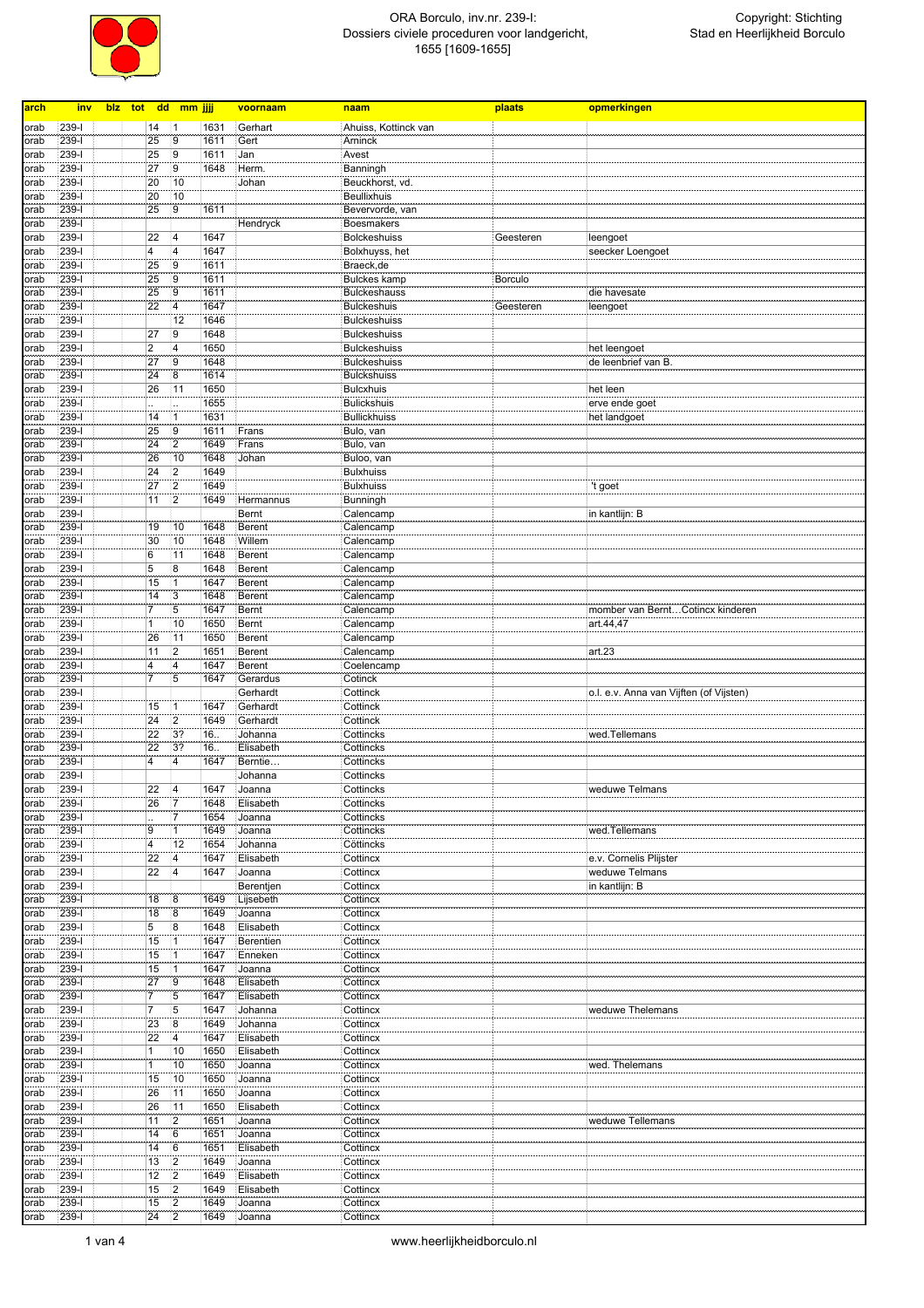

| arch         | inv              | biz tot dd mm jjjj    |                             |              | voornaam                 | naam                                    | plaats | opmerkingen                                   |
|--------------|------------------|-----------------------|-----------------------------|--------------|--------------------------|-----------------------------------------|--------|-----------------------------------------------|
|              |                  |                       |                             |              |                          |                                         |        |                                               |
| orab         | 239-l<br>$239-I$ | 24<br>24              | 2<br>$\overline{2}$         | 1649<br>1649 | Elisabeth                | Cottincx<br>Cottincx                    |        | o.l. e.v. Anna van Oufften                    |
| orab<br>orab | $239 - 1$        | 27                    | $\overline{2}$              | 1649         | Joanna                   | Cottincx                                |        |                                               |
| orab         | 239-l            | 27                    | $\overline{2}$              | 1649         | Elisabeth                | Cottincx                                |        |                                               |
| orab         | $239 - 1$        | 24                    | 10                          | 1648         | Elisabeth                | Cotting                                 |        |                                               |
| orab         | $239 - 1$        | 27                    | $\overline{9}$              | 1648         | Janna                    | Cottinges                               |        |                                               |
| orab         | 239-l            | 30                    | 10                          | 1648         | Lijsebeth                | Cottingh                                |        |                                               |
| orab         | 239-l            | 4                     | 4                           | 1647         | Gerhard                  | Cottingh                                |        | e.v. Anna van Oeffen                          |
| orab         | 239-l            |                       |                             |              | Johanna                  | Cottinghs                               |        | e.v. Warner Weeninck                          |
| orab         | 239-l            | 19                    | 5                           | 1648         | Elisabeth                | Cottinghs                               |        |                                               |
| orab         | 239-l            | 19                    | $5\phantom{.0}$             | 1648         | Johanna                  | Cottinghs                               |        | wed. Thelemans                                |
| orab         | 239-l            |                       | ä,                          | 1655         | Joanna                   | Cottinghs                               |        | weduwe Telmans                                |
| orab         | 239-l            | 30                    | 10                          | 1648         | Joanna                   | Cottinghs                               |        |                                               |
| orab         | 239-l            | 11                    | $\overline{2}$              | 1649         | Johanna                  | Cottinghs                               |        |                                               |
| orab         | $239 - 1$        | 11                    | $\overline{2}$              | 1649         | Elijsabeth               | Cottinghs                               |        |                                               |
| orab         | $239 - 1$        | $\overline{6}$        | $\overline{11}$             | 1648         | Elisabeth                | Cottinghs                               |        |                                               |
| orab         | 239-l            | 6                     | 11                          | 1648         | Johanna                  | Cottinghs                               |        | wed. Thelemans                                |
| orab         | $239-I$          | 27                    | $\overline{9}$              | 1648         | Joanna                   | Cottinghs                               |        |                                               |
| orab         | 239-l            | 19                    | $\overline{5}$              | 1648         | Elisabeth                | Cottinghs                               |        |                                               |
| orab         | 239-l            | 19                    | $5\phantom{.0}$             | 1648         | Johanna                  | Cottinghs                               |        |                                               |
| orab         | 239-l            | 26                    | 17                          | 1648         | Johanna                  | Cottinghs                               |        | weduwe Tellmans                               |
| orab         | $239-I$          | 19                    | $5\overline{5}$             | 1648         | Elisabeth                | Cottinghs                               |        | e.v. Cornelis Plijster                        |
| orab         | 239-l            | 13                    | 2                           | 1655         | Elijsabeth               | Cottinghs                               |        | weduwe Plijster                               |
| orab         | 239-l<br>239-l   | 27<br>27              | 2 <br> 2                    | 1655<br>1655 | Johanna                  | Cottinghs                               |        |                                               |
| orab         | 239-l            | 7                     | 3                           | 1655         | Elijsabeth<br>Elijsabeth | Cottinghs<br>Cottinghs                  |        | weduwe Plijster                               |
| orab<br>orab | 239-l            | 7                     | $\mathbf{3}$                | 1655         | Johanna                  | Cottinghs                               |        | e.v. Warner Weeninck                          |
| orab         | $239 - 1$        | $\overline{8}$        | 5                           | 1655         | Elijsabeth               | Cottinghs                               |        | weduwe Plijsters                              |
| orab         | 239-l            | 22                    | 6                           | 1655         | Elijsabeth               | Cottinghs                               |        | weduwe Plijsters                              |
| orab         | 239-l            |                       | $\overline{7}$              | 1654         | Elijsabeth               | Cottinghs                               |        |                                               |
| orab         | $239 - 1$        | 19                    | 11                          | 1654         | Joanna                   | Cottinghs                               |        |                                               |
| orab         | $239-I$          | 12                    | 12                          | 1654         | Elijsabeth               | Cottinghs                               |        |                                               |
| orab         | 239-l            | 3                     | 12                          | 1654         | Johanna                  | Cottinghs                               |        |                                               |
| orab         | 239-l            |                       | 12                          | 1654         | Elijsabeth               | Cottinghs                               |        | weduwe van Cornelis Plijster                  |
| orab         | 239-l            | 4                     | 12                          | 1654         |                          | Cottinghs                               |        | o.l. e.v. Anna van Uffte                      |
| orab         | 239-l            | 30                    | $\overline{1}$              | 1655         | Johanna                  | Cottinghs                               |        |                                               |
| orab         | 239-l            | 30                    | $\vert$ 1                   | 1655         | Elijsabeth               | Cottinghs                               |        |                                               |
| orab         | $239 - 1$        | 13                    | $\overline{2}$              | 1649         | Elisabeth                | Cottinghs                               |        |                                               |
| orab         | 239-l            | 24                    | 10                          | 1648         | Elisabeth                | Cottinghs                               |        |                                               |
| orab         | 239-l            |                       |                             |              | Elisabeth                | Cottinghs                               |        |                                               |
| orab         | $239-I$          | 24                    | 10                          | 1648         | <b>Berntien</b>          | Cottings                                |        |                                               |
| orab         | 239-l            | 24                    | 10                          | 1648         | Enneken                  | Cottings                                |        |                                               |
| orab         | 239-l            | $\overline{4}$        | $\overline{\mathbf{4}}$     | 1647         | Joanna                   | Cottinx                                 |        |                                               |
| orab         | 239-l            | $\overline{5}$        | 8                           | 1648         | Janna                    | Cottinx                                 |        | weduwe Tellemans                              |
| orab         | 239-l            | 15                    | 1                           | 1647         | Elisabeth                | Cottinx                                 |        |                                               |
| orab         | 239-l            | 5                     | 3                           | 1650         | Joanna                   | Cottinx                                 |        |                                               |
| orab         | 239-l            | 12                    | 11                          | 1646         | Joanna                   | Cottinx                                 |        |                                               |
| orab         | 239-l<br>239-l   | 22<br>$\overline{22}$ | $\overline{4}$<br>$\vert$ 4 | 1647         | Bernardo                 | Eyl, van                                | Zwolle | praedicant tot Swolle<br>praedicant tot Swoll |
| orab<br>orab | $239 - 1$        | 26                    | 7                           | 1647<br>1648 | Bernardo<br>Bernardo     | Eyl, van<br>Eyl, van                    |        |                                               |
| orab         | 239-l            | 22                    | $\overline{4}$              | 1647         | Meynart                  | Eyll, van                               |        |                                               |
| orab         | 239-l            | 22                    | 3?                          | 16.          |                          | Funderinck                              |        |                                               |
| orab         | $239-I$          | 24                    | $\overline{2}$              | 1649         | Gerhardt                 | Funderinck                              |        |                                               |
| orab         | $239 - 1$        | 24                    | $\overline{2}$              | 1649         | Gerrit                   | Funderinck                              |        |                                               |
| orab         | 239-l            | 25                    | 9                           | 1611         | Willem                   | Goetinck                                |        |                                               |
| orab         | $239 - 1$        | 27                    | $\overline{9}$              | 1648         | Berent                   | Grotte                                  |        | gerichtsdiener                                |
| orab         | 239-l            | 30                    | $\overline{1}$              | 1647         | Gerit                    | Haeck                                   |        |                                               |
| orab         | 239-l            | 15                    | $\vert$ 1                   | 1647         | Gerhardt                 | Haeck                                   |        |                                               |
| orab         | 239-l            | 27                    | 9                           | 1648         | Gerrit                   | Haeck                                   |        |                                               |
| orab         | 239-l            | 27                    | 9                           | 1648         | Garryt                   | Haeke                                   |        |                                               |
| orab         | 239-l            | 23                    | 8                           | 1649         | Trui                     | Haele, ter                              |        | getuigen                                      |
| orab         | 239-l            | $\overline{4}$        | $\overline{4}$              | 1647         | Roedolph                 | Haeselbroeck                            |        | naam onzeker                                  |
| orab         | 239-l            |                       |                             |              | Rudolph                  | Haeselbroeck                            |        | in kantlijn: B                                |
| orab         | 239-l            | 5                     | 8                           | 1648         | Rudolph                  | Haselbroeck                             |        |                                               |
| orab         | 239-l            | 15                    | $ 1 \rangle$                | 1647         | Rudolph                  | Haselbroeck                             |        |                                               |
| orab         | 239-l            | $\overline{7}$        | 5                           | 1647         | Rudolph                  | <b>Haselbroeck</b>                      |        | momber van BerntCotincx kinderen              |
| orab         | 239-l            |                       |                             |              | Gerrit                   | Hessels                                 |        | declaratie van costen                         |
| orab         | $239 - 1$        |                       |                             | 1655         | Tonnis                   | Hoeffman                                |        | tekst moeilijk leesbaar                       |
| orab         | 239-l            | $\overline{2}$        | $\overline{4}$              | 1650         | jor.                     | Hoevel                                  |        |                                               |
| orab         | 239-l            | 25                    | 9                           | 1611         | Rudolff                  | Hoevel zu Nijenhauss                    |        |                                               |
| orab         | 239-l            |                       | Ω.                          | 1655         | Gerhardt                 | Hoevel, van                             |        |                                               |
| orab         | 239-l            | 14                    | $\overline{1}$              | 1631         | Rudolph                  | Hoevel, van                             |        |                                               |
| orab         | 239-l            | 20                    | 10                          |              | Roleff                   | Hoevele, van                            |        |                                               |
| orab         | 239-l            |                       |                             |              | Willem                   | Hoevele, van                            |        |                                               |
| orab         | 239-l            |                       | $\ddotsc$                   | 1655         | Rudolph                  | Hoevell van Nijenhuisen, van            |        |                                               |
| orab         | 239-l            | 24                    | 8                           | 1614         | Lambert                  | Hofmeijer                               |        |                                               |
| orab         | 239-l            | 24                    | 8                           | 1614         | Rudolph                  | Hovel toe Nienhuiss, van                |        |                                               |
| orab<br>orab | 239-l<br>239-l   | 24<br>20              | $ 2\rangle$<br>10           | 1649         | Gerrit<br>Roleff         | Hovel toe Nienhuiss, van<br>Hundenberch |        |                                               |
| orab         | 239-l            | 30                    | 10                          | 1648         | Luicas                   | Jansen                                  |        |                                               |
|              |                  |                       |                             |              |                          |                                         |        |                                               |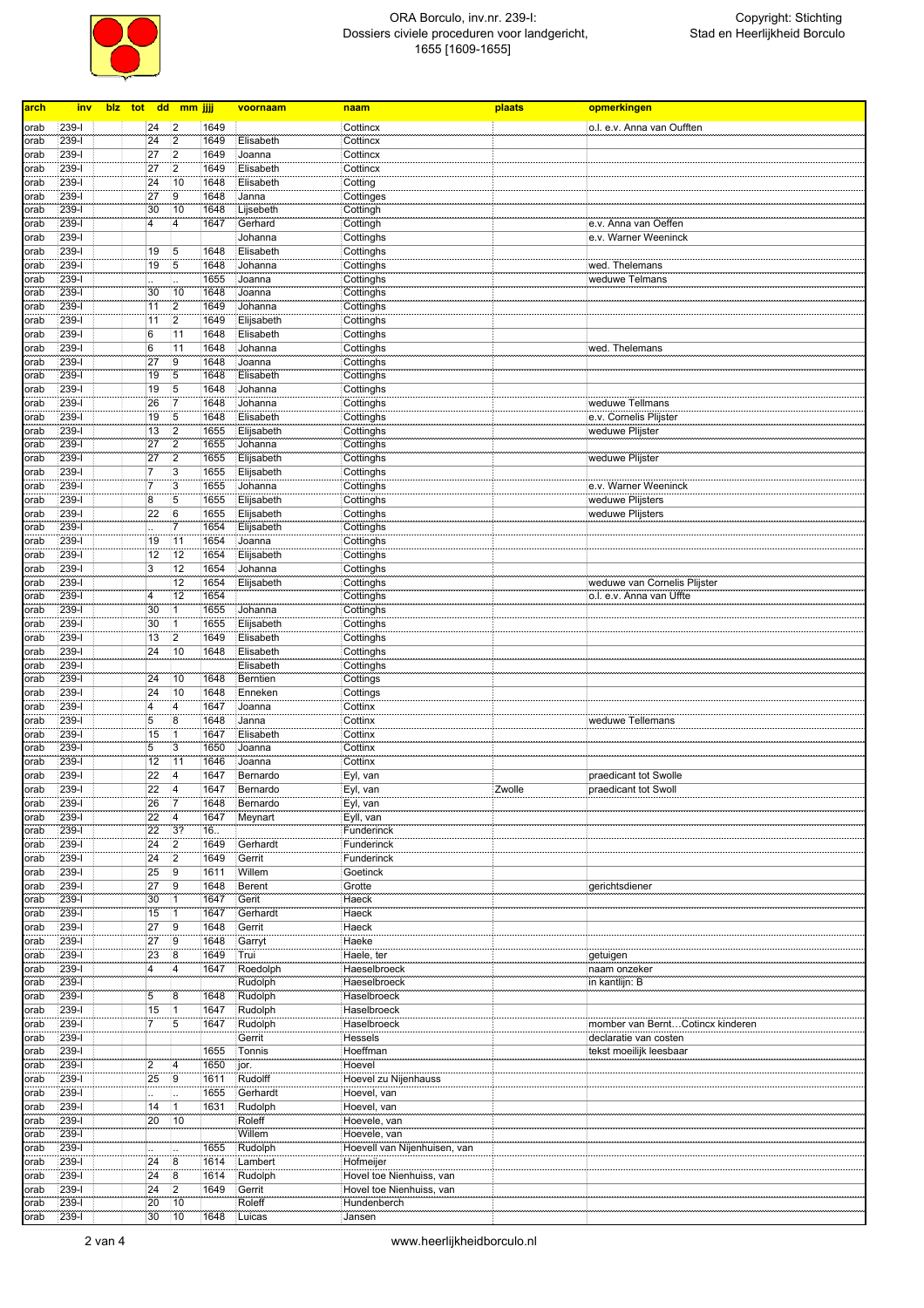

| arch | <u>inv</u> | blz tot dd mm jjjj |                         |                         |      | voornaam  | naam                         | plaats | opmerkingen                    |
|------|------------|--------------------|-------------------------|-------------------------|------|-----------|------------------------------|--------|--------------------------------|
|      |            |                    |                         |                         |      |           |                              |        |                                |
| orab | 239-l      |                    | 18                      | 8                       | 1649 | Luicas    | Jansen                       |        |                                |
| orab | $239 -$    |                    | 23                      | 8                       | 1649 | Griete    | Jegers                       |        | getuigen                       |
| orab | $239 - 1$  |                    | 25                      | $\overline{9}$          | 1611 | Hermannus | Keppel, van                  |        |                                |
| orab | 239-l      |                    | $\boldsymbol{2}$        | 12                      | 1648 | Janna     | Kotinges                     |        | weduwe Telmans                 |
| orab | $239 - 1$  |                    |                         | 12                      | 1646 | Janna     | Kottijnck                    |        | weduwe Tellemans               |
| orab | $239 - 1$  |                    |                         | 12                      | 1646 | Elijsabet | Kottijncks                   |        |                                |
| orab | 239-l      |                    | 22                      | 3?                      | 16   | Gerhardt  | Kottinck                     | Ahaus  | van Ahuys                      |
| orab | 239-l      |                    | 22                      | 6                       | 16   | Johana    | Kottinck                     | Ahaus  | 1609????                       |
| orab | 239-l      |                    | 25                      | 9                       | 1611 | Anneke    | Kottinck                     |        | naam onzeker                   |
| orab | 239-l      |                    | 25                      | 9                       | 1611 | Wiegmoet  | Kottinck                     |        | naam onzeker                   |
| orab | 239-l      |                    | 25                      | 9                       | 1611 | Jacob     | Kottinck                     |        |                                |
| orab | 239-l      |                    | $\overline{24}$         | $\overline{9}$          | 1609 | Johann    | Kottinck                     |        |                                |
| orab | 239-l      |                    | 24                      | 8                       | 1614 | Gerhardt  | Kottinck                     |        | o.l. e.v. Gerhardt Kottinck    |
| orab | 239-l      |                    | 25                      | 9                       | 1611 | Gerhardt  | Kottinck van Ahauss          |        | testament                      |
| orab | $239 - 1$  |                    | 14                      | $\overline{1}$          | 1631 | Gerhart   | Kottinck van Ahuiss          |        |                                |
| orab | $239 - 1$  |                    | 19                      | 10                      | 1648 | Janna     | Kottinges                    |        | weduwe Telman                  |
| orab | 239-l      |                    | 27                      | 9                       | 1648 | Elisabeth | Kottinges                    |        |                                |
| orab | $239 - 1$  |                    | 24                      | 10                      | 1648 | Berentien | Kottinghs                    |        |                                |
| orab | $239 - 1$  |                    |                         |                         |      | Anna      | Leije, ter                   |        |                                |
| orab | 239-l      |                    | 20                      | 10                      |      |           | Lubbertingh                  |        | ook: Lubbertinck               |
| orab | 239-l      |                    |                         |                         |      | Jan       | Marhulsen, van               |        |                                |
| orab | $239 - 1$  |                    | 7                       | 5                       | 1647 | Johan     | Marhulsen, van               |        | onder 11 en 16                 |
| orab | 239-l      |                    | 14                      | 6                       | 1651 | Jan       | Marhulsen, van               |        |                                |
| orab | 239-l      |                    | 25                      | 9                       | 1611 | Bernhardt | Moyderman                    |        |                                |
| orab | 239-l      |                    |                         |                         |      | Gerrit    | Muller                       |        |                                |
| orab | 239-l      |                    |                         |                         |      | Hendck    | Müller                       |        |                                |
| orab | 239-l      |                    | 24                      | 8                       | 1614 | Rudolph   | Nienhuiss, van Hovel toe     |        |                                |
| orab | $239 - 1$  |                    | 24                      | $ 2\rangle$             | 1649 | Gerrit    | Nienhuiss, van Hovel toe     |        |                                |
|      | 239-l      |                    |                         | 9                       | 1611 | Rudolff   |                              |        |                                |
| orab |            |                    | 25                      |                         |      |           | Nijenhauss, Hoevel zu        |        |                                |
| orab | 239-l      |                    |                         |                         | 1655 | Rudolph   | Nijenhuisen, van Hoevell van |        |                                |
| orab | $239 - 1$  |                    | 4                       | 4                       | 1647 | Anna      | Oeffen, van                  |        | e.v. Gerhard Cottingh          |
| orab | 239-l      |                    |                         |                         |      | Wolter    | Oest, van                    |        |                                |
| orab | 239-l      |                    | 24                      | 2                       | 1649 | Jan       | Oldinckhave, Schulte tot     |        | naam onduidelijk               |
| orab | 239-l      |                    |                         |                         |      |           | Olijdam                      |        |                                |
| orab | 239-l      |                    | 24                      | $\overline{2}$          | 1649 | Anna      | Oufften, van                 |        | weduwe Cottincx                |
| orab | 239-l      |                    | 22                      | 3?                      | 16.  | Cornelis  | Plijster                     |        |                                |
| orab | 239-l      |                    | 22                      | $\overline{4}$          | 1647 | Cornelis  | Plijster                     |        | e.v. Elisabeth Cottincx        |
| orab | 239-l      |                    | 19                      | $5\overline{}$          | 1648 | Corneliss | Plijster                     |        |                                |
| orab | 239-l      |                    |                         |                         |      | Cornelis  | Plijster                     |        |                                |
| orab | 239-l      |                    | 19                      | 10                      | 1648 | Kornelis  | Plijster                     |        |                                |
| orab | $239 - 1$  |                    | 11                      | $\overline{2}$          | 1649 | Cornelijs | Plijster                     |        |                                |
| orab | 239-l      |                    | 6                       | 11                      | 1648 | Cornelis  | Plijster                     |        |                                |
| orab | 239-l      |                    | 5                       | 8                       | 1648 | Cornelis  | Plijster                     |        |                                |
| orab | $239 - 1$  |                    | 15                      | $\overline{1}$          | 1647 | Cornelis  | Plijster                     |        |                                |
| orab | 239-l      |                    | 14                      | 3                       | 1648 | Cornelis  | Plijster                     |        |                                |
| orab | 239-l      |                    | 24                      | 10                      | 1648 | Cornelis  | Plijster                     |        |                                |
| orab | 239-l      |                    | 13                      | 11                      | 1649 | Cornelis  | Plijster                     |        |                                |
| orab | 239-l      |                    | 27                      | 11                      | 1649 | Cornelis  | Plijster                     |        |                                |
| orab | 239-l      |                    | $\overline{7}$          | $\overline{5}$          | 1647 | Cornelis  | Plijster                     |        |                                |
| orab | 239-l      |                    | 5                       | $\overline{3}$          | 1650 | Cornelis  | Plijster                     |        |                                |
| orab | $239 - 1$  |                    | 19                      | $\overline{3}$          | 1650 | Cornelis  | Plijster                     |        |                                |
| orab | 239-1      |                    | $\overline{\mathbf{c}}$ | $\overline{\mathbf{4}}$ | 1650 | Cornelis  | Plijster                     |        |                                |
| orab | $239 - 1$  |                    | 19                      | $\overline{5}$          | 1648 | Cornelis  | Plijster                     |        |                                |
|      |            |                    |                         |                         |      |           |                              |        |                                |
| orab | $239 - 1$  |                    | 22                      | $\overline{4}$          | 1647 | Cornelis  | Plijster                     |        |                                |
| orab | $239 - 1$  |                    | 26                      | 7                       | 1648 | Cornelis  | Plijster                     |        |                                |
| orab | $239 - 1$  |                    | $\overline{2}$          | 12                      | 1648 | Kornelis  | Plijster                     |        |                                |
| orab | $239-I$    |                    | 19                      | $\overline{5}$          | 1648 | Cornelis  | Plijster                     |        | e.v. Elisabeth Cottinghs       |
| orab | 239-l      |                    | 21                      | 5                       | 1650 | Cornelis  | Plijster                     |        |                                |
| orab | 239-l      |                    | 25                      | 6                       | 1650 | Cornelis  | Plijster                     |        |                                |
| orab | $239 - 1$  |                    | 9                       | $\overline{7}$          | 1650 | Cornelis  | Plijster                     |        |                                |
| orab | 239-l      |                    | $\mathbf{1}$            | 10                      | 1650 | Cornelis  | Plijster                     |        |                                |
| orab | 239-l      |                    | 15                      | 10                      | 1650 | Cornelis  | Plijster                     |        |                                |
| orab | $239-I$    |                    | 12                      | 11                      | 1650 | Cornelis  | Plijster                     |        |                                |
| orab | 239-l      |                    | 26                      | 11                      | 1650 | Cornelis  | Plijster                     |        |                                |
| orab | 239-l      |                    | 28                      | $\mathbf{1}$            | 1651 | Cornelis  | Plijster                     |        |                                |
| orab | $239 - 1$  |                    | 11                      | $\overline{2}$          | 1651 | Cornelis  | Plijster                     |        |                                |
| orab | $239-I$    |                    | 14                      | 6                       | 1651 | Cornelis  | Plijster                     |        |                                |
| orab | 239-l      |                    | 13                      | $\overline{2}$          | 1655 |           | Plijster                     |        | o.l. e.v. Elijsabeth Cottinghs |
| orab | $239 - 1$  |                    |                         | $\overline{7}$          | 1654 | Cornelis  | Plijster                     |        |                                |
| orab | $239 - 1$  |                    |                         | 12                      | 1654 | Cornelis  | Plijster                     |        | o.l. e.v. Elijsabeth Cottinghs |
| orab | 239-l      |                    | 9                       | $\mathbf{1}$            | 1649 | Cornelis  | Plijster                     |        |                                |
| orab | $239 - 1$  |                    | 13                      | $\overline{2}$          | 1649 | Cornelis  | Plijster                     | Arnhem | burger tot Arnhem              |
| orab | $239 - 1$  |                    | 27                      | $\overline{2}$          | 1649 | Cornelis  | Plijster                     |        |                                |
| orab | 239-1      |                    | 24                      | 10                      | 1648 | Cornelis  | Plijster                     |        |                                |
| orab | 239-l      |                    |                         |                         |      | Cornelis  | Plijster                     |        |                                |
| orab | $239 - 1$  |                    |                         |                         |      | Maria     | Raesfels, van                |        |                                |
|      | 239-l      |                    |                         | 2                       | 1649 |           | Reppel, te                   |        |                                |
| orab |            |                    | 11                      |                         |      | Hendrijck |                              |        |                                |
| orab | 239-l      |                    | $\overline{2}$          | $\overline{4}$          | 1650 |           | Ripperda                     |        |                                |
| orab | $239 - 1$  |                    | 27                      | $\overline{9}$          | 1648 |           | Ripperda, van                |        |                                |
| orab | $239 - 1$  |                    | 24                      | 2                       | 1649 | Arnt      | Roemunde, van                |        |                                |